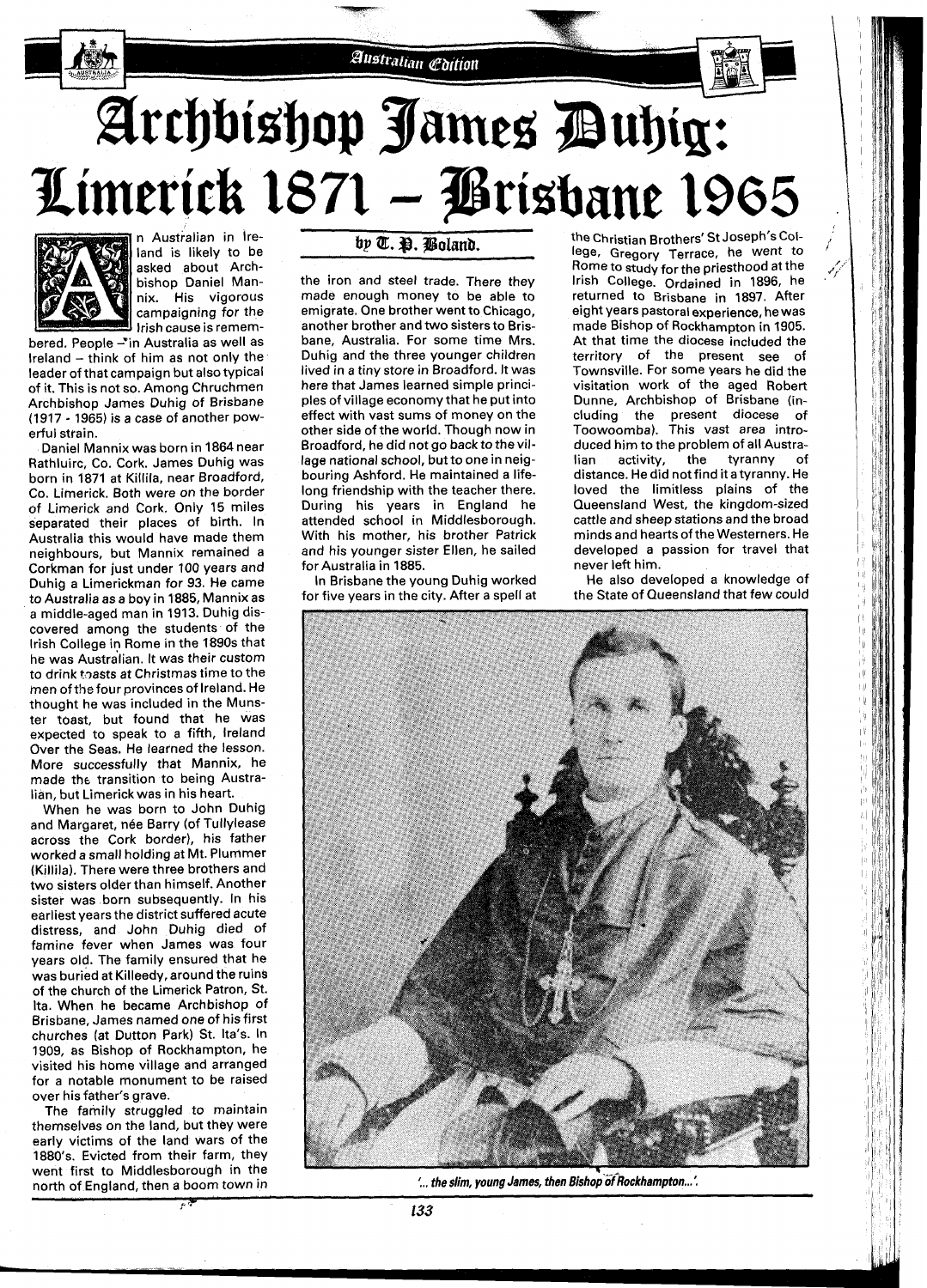



**Villagers lead Duhig home from Mass, led by the Archbishop Duhig Band, Broadford, Co. Limerick, 1950.** 

equal. Especially in the earlier years of his episcopate he spoke regularly on public issues on which his experience gave him valuable information. He believed that his position as archbishop gave him the obligation to serve the whole community, not just his Roman Catholic flock. In his sixty years as bishop in Queensland he was respected by citizens of all faiths and of none in his service to the people.

The Church to which he became pastor in **1917** was still oriented towards Ireland, but it was not Irish. From the first, he urged the Catholics of his diocese to think of themselves as Australian first, while maintaining their pride in lrish origins and following closely developments in the struggle for lrish autonomy.'') He saw Australia as a British community in which lrish men and women of his class had found opportunity not open to them in Ireland. He saw opportunity for equality not automatically realised  $-$  for the Church of most Irishmen. Hewanted all those opportunities for lrishmen in Ireland. He believed they could be enjoyed by lrishmen there, if the kind of British justice he enjoyed in Australia could be extended to Ireland. Like most Irish-Australians of his time, he believed this equity would flow from<br>Home Rule for Ireland. In this move-Home Rule for Ireland. In this move- step to maintain the harmony he- stralia will have no sympathy for the ment he believed that Ireland's prob- desired. lems would be solved without any The Anglo-Irish war inflamed Austra- seized on his remarks to denounce de

**<sup>c</sup>**.r

threat to the harmony of British-Australian society in Brisbane.

**1917** was not a happy year for an Irish-born archbishop to take over leadership in Australia. The atmosphere of hyper-British patriotism of the First World War created suspicion of the loyalty of a Church associated with Ireland. This was intensified by the Easter Rising of **1916.** It reached fever pitch in the conscription referenda of **1916**  and **1917,** in which Archbishop Daniel Mannix and Queensland Roman Catholic Premier, T.J. Ryan, opposed the Empire loyalists. Duhig, who had publicly advocated recruitment for the volunteer forces, adopted a position of silent neutrality in the national debate.<sup>(2)</sup> Community harmony was his overriding public objective. He did not want his Church alienated from the general community, and he did not want division with his own Church. He was aware that one third of his flock were of what he called "the Conservative interest".<sup>(3)</sup> Mannix either was not aware of this or did not care. The divisions inside and outside the Church he created still exist, at least, in memory. Duhig's problem was with the minority of lrish zealots in his own city who shared Mannix'sviews. For some years he needed diplomacy and a delicate desired. **The believe of the believe that Irish irregulars** <sup>(5)</sup> The **Irish Times Contract Times I** 

lian lrish opinion. Duhig himself found it impossible to contain his own indignation at the tactics of the government forces. At the same time he objected equally to the same tactics on the lrish side - a stand few Australian bishops were prepared to take.<sup>(4)</sup> It did not win him the approval of those clergy and laity in Brisbane whose loyalty to Sinn Féin was without discrimination. In particular, he did not share Daniel Mannix's increasingly republican inclination. Mannix's triumphant tour of the United States in **1921** did not please him in the stridency of its anti-British tone. When the Royal Navy arrested Mannix on the high seas, Duhig did not protest with any vigour.

He visited Ireland himself in the worst days of **1922.** He was appalled to find in the newspapers accounts of fighting in his own County Limerick. In Australia he had avoided taking sides. His object was harmony within the British community and within his Church. From distant Brisbane it seemed that the Treaty, imperfect as it was, provided the basis for such harmony in Ireland. He could not accept civil war as an alternative. In Dublin he said so publicly. Various newspapers reported his statements. The **Catholic Herald** reported him as savinq: "Au-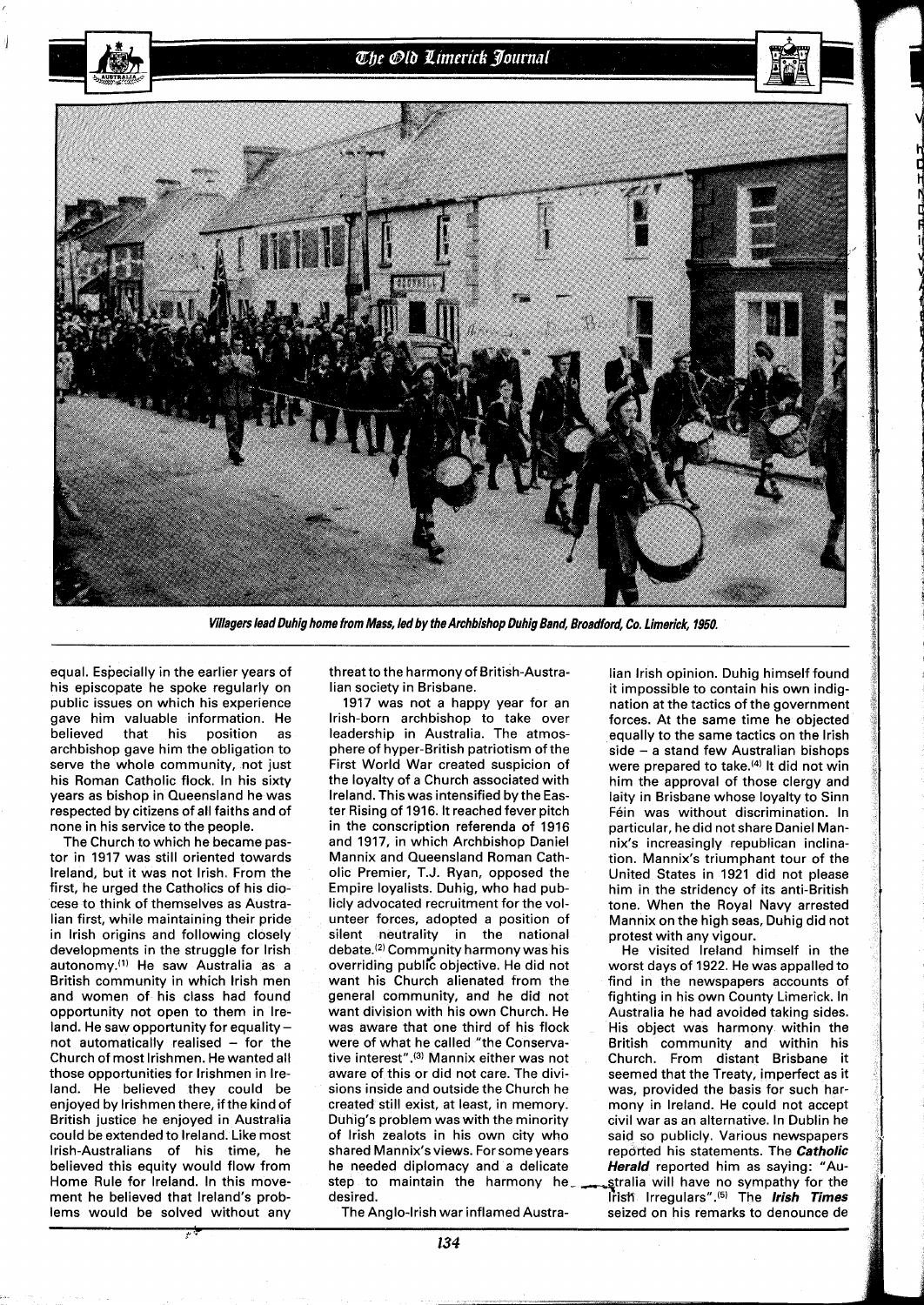

#### Australian Coition

#### Valera. **16)**

On his way to visit his native village he stayed some time with Bishop Daniel Fogarty of Killaloe. There he heard of the national occupation of Newcastlewest on 8th August and of Dromcolliher the following day. Bishop Fogarty forbade him to travel further into the disturbed countryside, but he wished to see old friends.<sup>(7)</sup> While he was there, he heard of the death of Arthur Griffith. He returned to Dublin for the State Funeral. Mr. Seamus Browne of Broadford, then a schoolboy, saw him pacing the station at Athlone, waiting for his irregular journey to continue. In the pro-Cathedral he knelt in the sanctuary and was sketched among the prelates by Sir John Lavery. **(8)** 

After the Requiem Mass, he was introduced to Michael Collins by their mutual friend Bishop Fogarty. The influence of the strong Fogarty and the legendary Collins charm made him more firmly partisan than before. This intensified his grief when, such a short time later, he knelt again in the same sanctuary, while Bishop Fogarty celebrated the Requiem for Michael Collins. He always regarded de Valera as ultimately responsible, and it was thirty years before he could deal with him in courteous fashion.

During this time he became friendly

with some of the Anglo-Irish leaders. His successor in Rockhampton, Bishop Shiel, was acquainted with the Earl of Fingall. Duhig stayed at Kileen and dined with Oliver St John Gogarty, more than once, at Ely Place and at Kilteragh with Sir Horace Plunkett. On one occasion George Bernard Shaw was a fellow guest. He was convinced that these people ensured the future of the Free State, the status of Ireland that he saw as a parallel to the conditions he found desirable in Australia. Their friendship cost him dear in the next months at home, and he regretted the destruction of their houses and their position.<sup>(9)</sup>

He returned to Brisbane in January, 1923, only to find that his city and his Church were divided in a way he tried to avoid. The sensational style of Archbishop Mannix had won many to the cause of de Valera. Hedeclared that Ireland was now a nation once again, and that it was for Australians to turn their minds to their own problems.<sup>(10)</sup> His views were accorded scant respect in the Brisbane Catholic newspapers.<sup>(11)</sup> Mannix would not let the issue drop. Two representatives of de Valera, known in Australia as the Republican, Delegates, arrived in Melbourne in time for the St Patrick's Day celebrations. They were on a tour to raise support in Australia and the United States

in the manner of the Home Rule envoys of an earlier time. Mannix was practically alone among the hierarchy in his recognition of de Valera, and the other bishops resented what they presumed was a covert use of the Church in a fac-<br>tional Irish affair. They had not been consulted in a matter that would have/ critical impact within and without. They were outraged and sought the inter- $\cdot$ vention of the Apostolic Delegate. The de Valera representatives were J.J. O'Kelly, editor of the **Catholic Bulletin,**  and Father Michael O'Flanagan, a former vice-president of Sinn Féin. The Apostolic Delegate's only aid to the bishops was a document of dubious relevance, which forbade European missionaries to intervene in the politics of their missionary countries in the interests of European power. It had no deterrent effect on Fr. O'Flanagan, let alone Mr. O'Kelly. Duhig refused to receive them in Brisbane, but they came anyhow and were well received by young Catholic laymen and some clergy. However, they managed to alienate even those enthusiastic supporters by intemperate attacks, on not only the Australian and lrish bishops, but also the Pope. They left for Sydney, where they were deported on 16th July, 1923, for inciting sedition against a British Dominion, the lrish Free State. Mannix was foiled and Duhig claimed



**Return of a native son, complete with an F.C.A. bodyguard, 1950, t**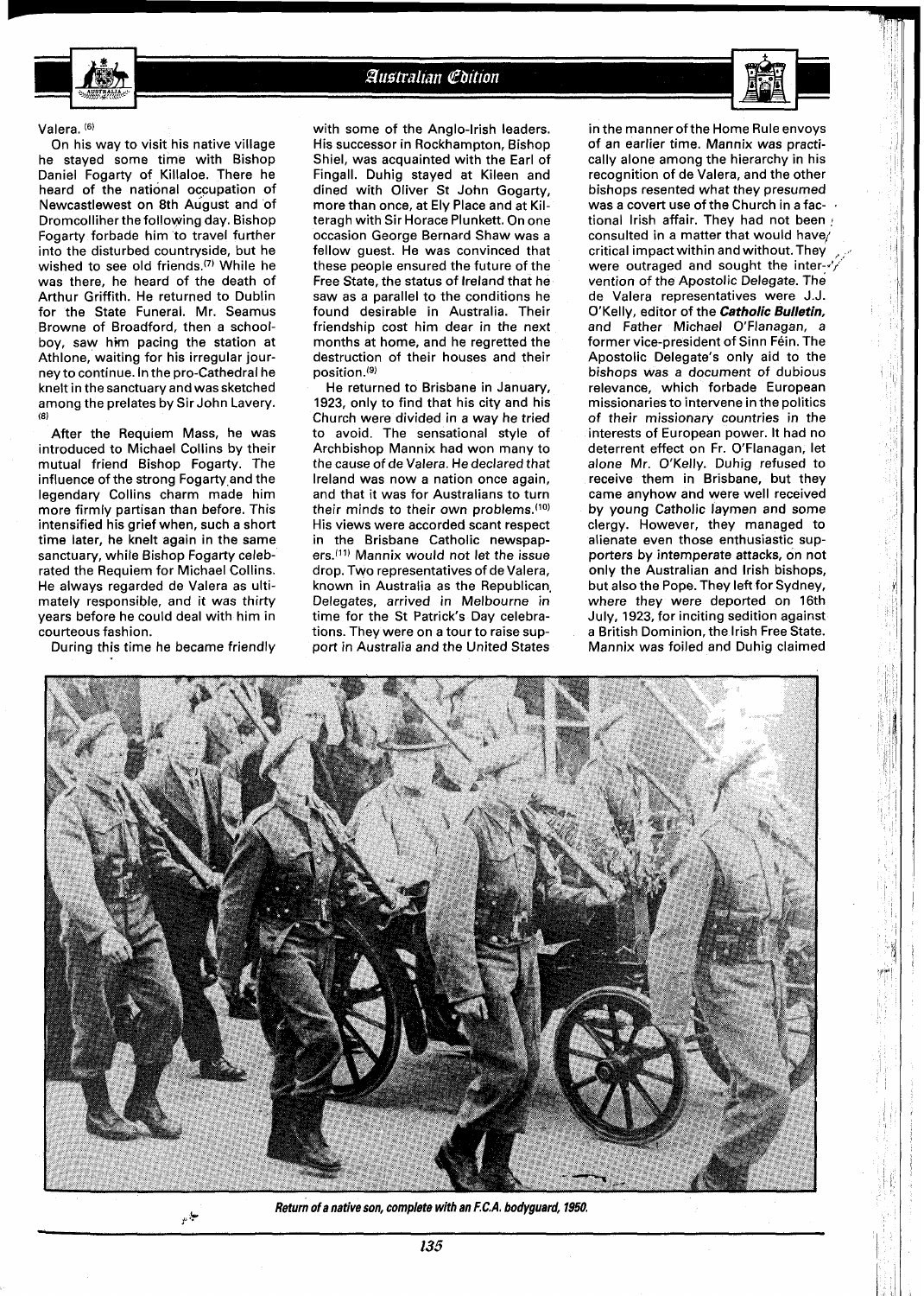The Old Limerick Journal



**Sir Wiliam Dargie's portrait of James Duhig (by permission of Sir William Dargie and the Trustees of the Pius XI1 Queensland Regional Seminary).** 

the victory in letters to lrish friends, including President Cosgrave.<sup>(12)</sup> The end of the Civil War was also the end of the lrish Australian polemics. It was also the end of the Duhig-Mannix sniping across the Cork-Limerick border. Their views on Church and Australian affairs were generally the same. They grew old together as the two strong pillars of the Australian Church.

Like his Melbourne fellowarchbishop James Duhig lived to a great age. In his fifty years in Brisbane he was responsible for raising over four hundred buildings in his diocese. He was known to the whole community as James the Builder. Brisbane is a city of hills, on each of which he aimed to build a noble church. He succeeded well enough to impose the image of his Church on his city. His dream was to cap it all by reorienting the city itself on a new, grand cathedral. It was to be called Holy Name. On 18th September, 1928, he had the satisfaction of seeing Cardinal Boraventure Cerretti lay the foundation stone as Papal Legate. In fact, there were two stones. The cardinal placed one over a capsule containing soil from the catacombs in Rome. The Archbishop of Tuam, Dr. Gilmartin, representing the lrish hierarchy, lowered another on a capsule containing soil from the four provinces of Ireland. It was an appropriate piece of symbolism from one sprung from the soil of Munster. It declared the foundations of the faith of the mainly Irish-Australian Roman Catholics of Brisbane.

The depression of the 1930s and Second World War stopped him visiting Ireland. As soon as travel beca possible again, he was in Ireland 1947. In London he had met briefly wi Eamon de Valera.'13) It was not a warm encounter, but it was the beginning of a new relationship. At last, he was able to return to Broadford in peace. He was received with great acclaim as a loyal. boy who had made good. In Limerick he met an lrish priest from the of Sale in Victoria. Twenty-fiv before the newly ordained Patrick Mary O'Donnell, of Fethard, Co. Tipperary, had stood among the crowd at the funeral of Michael Collins and asked the identity of the tall, handsome prelate with Bishop Fogarty. He did not realise that a quarter of a century later he would become his coadjutor and eventually his successor.

That meeting was of significance. For that quarter of a century James Duhig had fought a particular policy imposed by the Apostolic Delegates in Australia. Applying a Roman policy designed for<br>missionary countries. they had missionary countries, they excluded Irish-born priests from the Australian episcopate. Duhig welcomed the nomination of the Australian-born, but he found unjust and unwise the exclusion of talented men just because they were  $-$  like himself  $$ born in Ireland. The object of his visit to Europe in 1947 was to put his case directly to the Pope. The consequence was the appointment of Dr. O'Donnell as his coadjutor in the following year. Since then several Irish-born priests have been made bishops in Australia. The meeting in Limerick on 25th September, 1947, reversed a long-established policy.(14)

a co  $\tilde{M}$ fé

e<br>A<br>J<br>T<br>H<br>I<br>O<br>D<br>A<br>i<br>D<br>i<br>D<br>i<br>I<br>I<br>I<br>I<br>I<br>I<br>

In 1950 he was back again. He had led an Australian National Pilgrimage to Rome for the Holy Year. He followed an



**Blessing the flag for the Archbishop Duhig Band, Broadford, 1950.** 

136